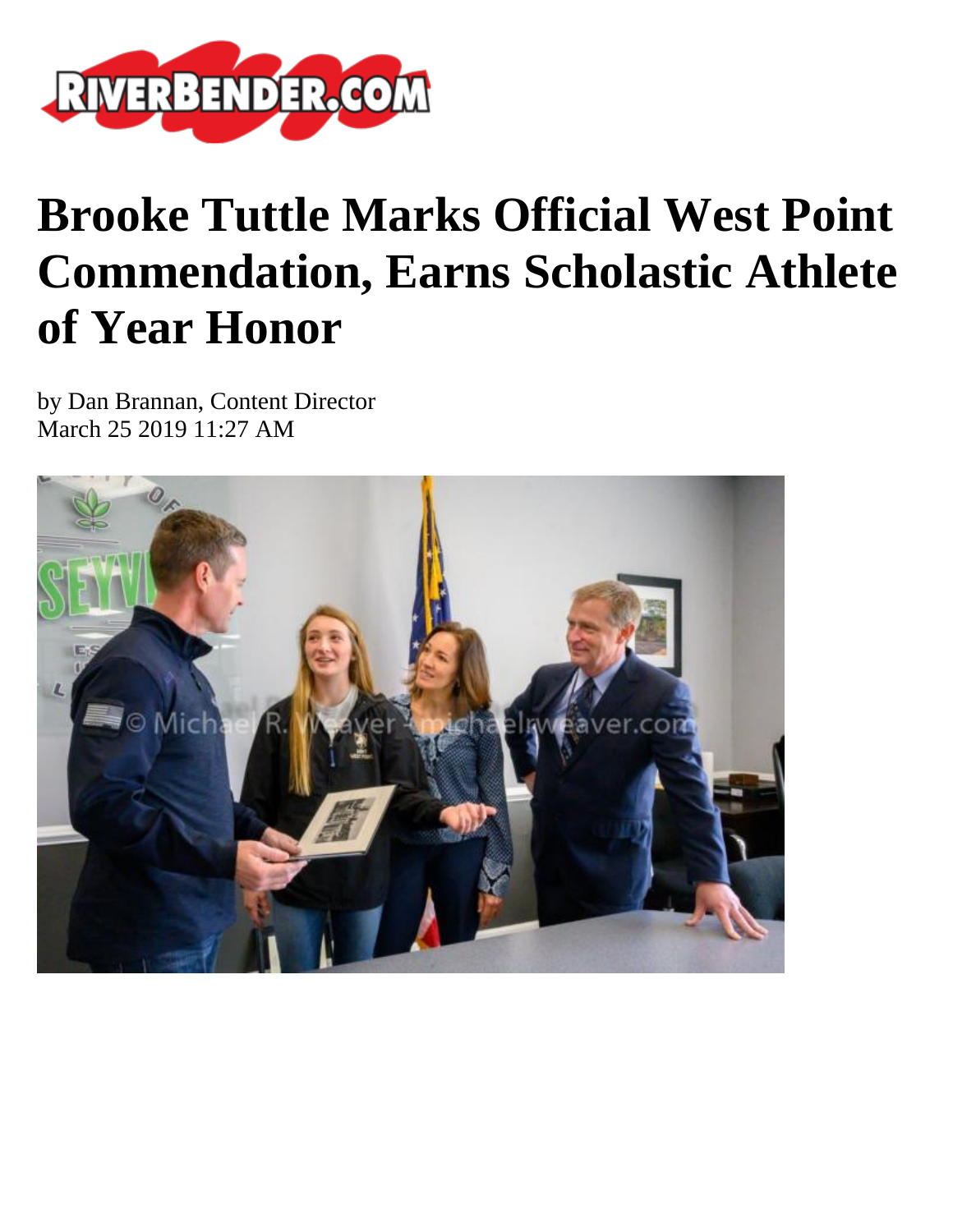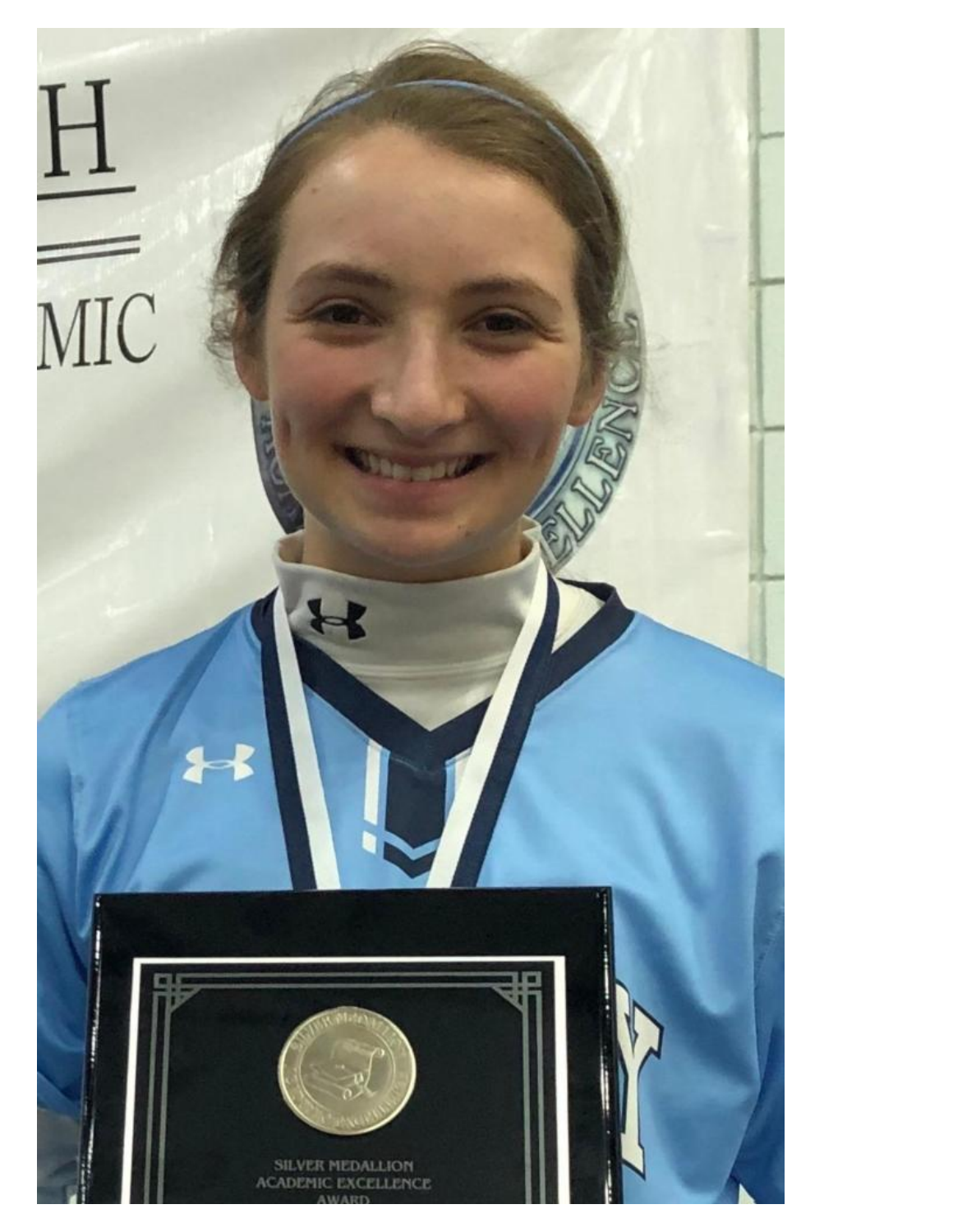

JERSEYVILLE - Brooke Tuttle, a softball/basketball star and exceptional student from Jersey Community High School has received an appointment to the U.S. Military Academy in West Point, N.Y.

U.S. Rep. Rodney Davis was on hand at Jersey Community High School on Thursday morning to present Tuttle the official commendation.

Tuttle was extremely excited about the honor and said it has been one of her dreams.

"I was telling my teachers I received a call from Congressman Davis and I almost had to check to make sure it was him," she laughed. "I was so excited about it."

Brooke was awarded the Scholastic Athlete of the Year Award on Thursday, March 21, 2019, at the Silver Medallion Academic Excellence Awards Banquet at Lewis & Clark Community College.

While at JCHS, Brooke was 17th in the IHSA State Golf Tournament, a cheerleader, plus a girls basketball star and now a key member of the softball team.

Brooke is the daughter of Brad and Kristine Tuttle of Jerseyville and will pursue a degree in cybersecurity and play softball at West Point.